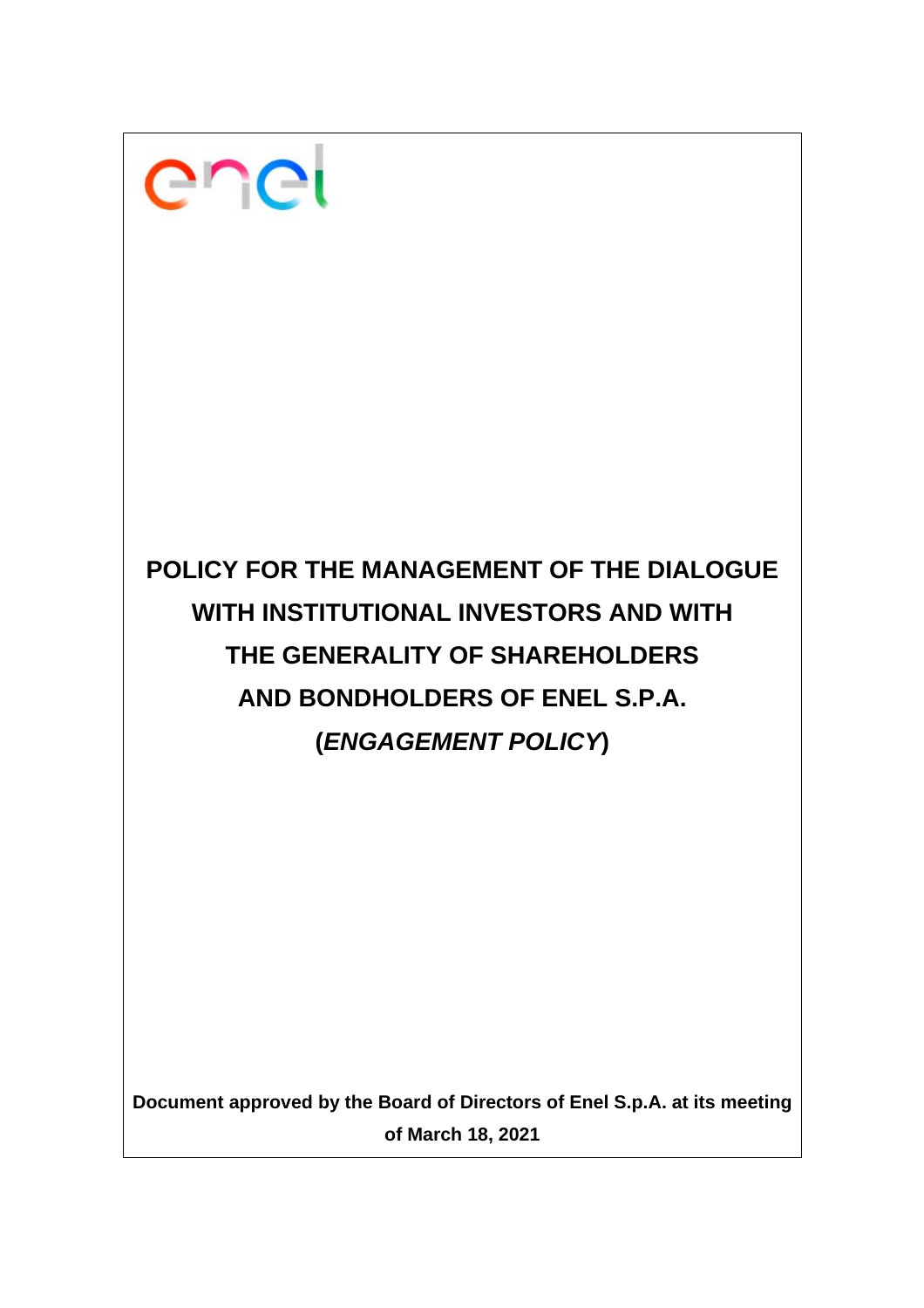#### *Purpose and scope of the Policy*

- 1.1 Enel S.p.A. (hereinafter referred to as "Enel" or the "Company") deems compliant with its own specific interest – as well as with duties towards the market – to ensure a constant and open dialogue, based on mutual understanding of roles, with institutional investors and asset managers or their representative associations (hereinafter jointly referred to as "Institutional Investors" or, in the singular, "Institutional Investor") and with the generality of its Shareholders and Bondholders, in order to increase the level of understanding of the activities carried out by the Company and the Group it heads.
- 1.2 In this context, the Board of Directors of Enel has adopted this document (hereinafter referred to as the "Engagement Policy") to ensure that the Company's dialogue with Institutional Investors and the generality of its Shareholders and Bondholders is inspired by principles of fairness and transparency and can take place in compliance with EU and national regulations on market abuse, as well as in line with international best practices*.*
- 1.3 Enel's Engagement Policy also takes into account the best practices adopted by Institutional Investors and reflected in the stewardship codes, in line with the recommendations of the Italian Corporate Governance Code.
- 1.4 The Engagement Policy of Enel also represents the point of reference which – while respecting the specificity of the corporate governance structures of the companies concerned – inspires any similar policies adopted, depending on their capitalization and ownership structure, by the other companies of Enel Group with shares and/or bonds listed on regulated markets.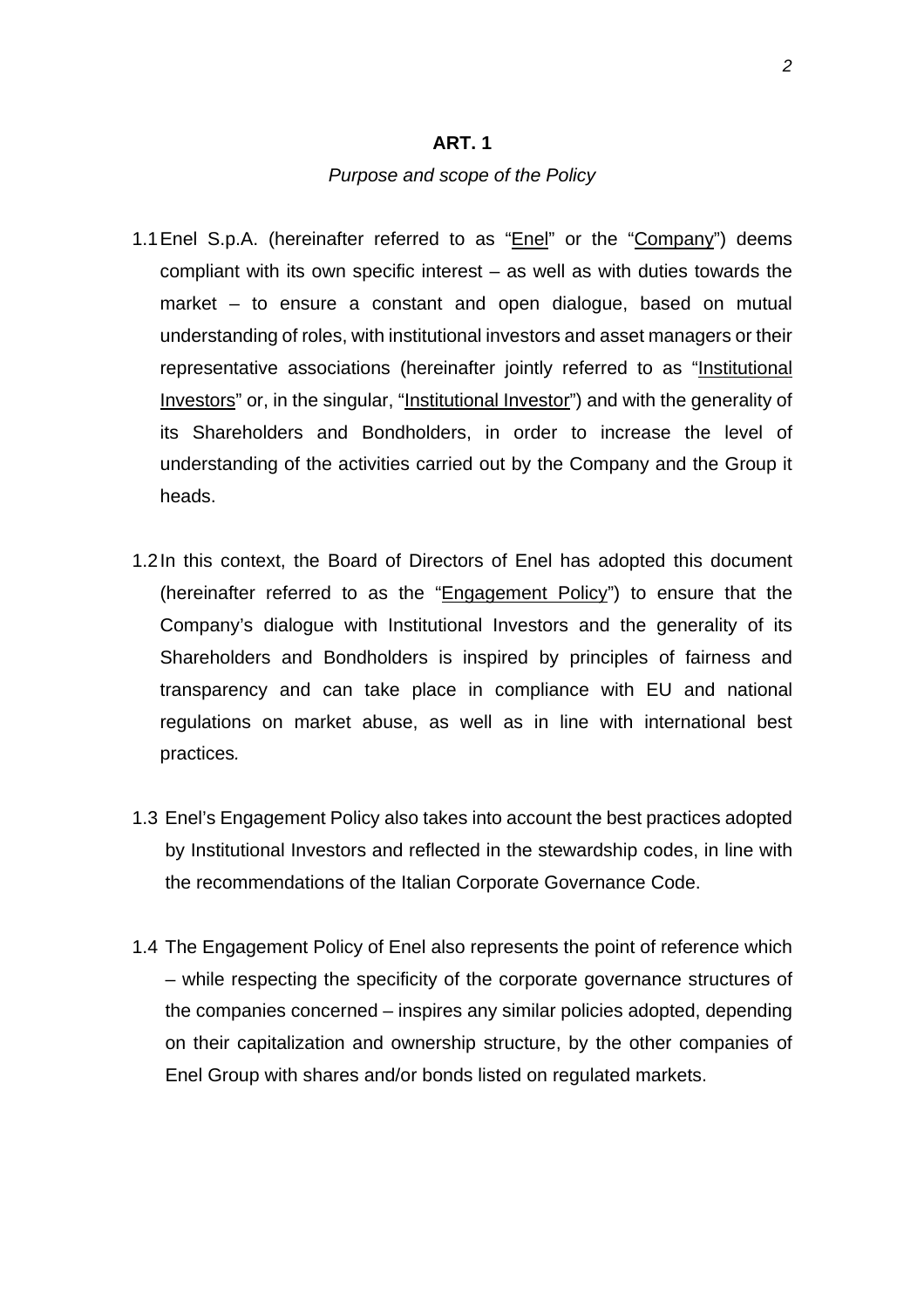#### *Organizational structures in charge of the dialogue*

- 2.1 Since the listing of its shares on the stock exchanges, Enel has deemed it appropriate to establish corporate structures dedicated to dialogue with Institutional Investors and with the generality of its Shareholders and **Bondholders**
- 2.2 In particular, a special Investor Relations office established within the Administration, Finance and Control Function and reachable via e-mail or telephone at the contact details indicated in the section of the Company's website dedicated to investors – interacts on an ongoing basis with Institutional Investors, as well as with financial analysts and rating agencies.
- 2.3 In addition, a special structure established within the Corporate Affairs office and reachable via e-mail or telephone at the contact details indicated in the section of the Company's website dedicated to investors – interacts on an ongoing basis with the retail Shareholders and Bondholders, providing them with all useful clarifications on issues of relative interest, mainly concerning the conduct of the Shareholders' Meetings and the related accreditation procedures, as well as, more generally, corporate governance issues or dividends and coupons paid by the Company, respectively, to its Shareholders or Bondholders.
- 2.4 The information provided to Institutional Investors and the generality of Enel's Shareholders and Bondholders by the organizational structures indicated in paragraphs 2.2 and 2.3 – as well as by any other duly authorized company representative – meets the criteria of truthfulness, clarity, consistency, completeness and symmetry of information. Such information is provided in a timely manner and in compliance with the provisions of the "Regulation for internal management and handling of confidential information and external disclosure of corporate information and documents, with particular reference to inside information" (hereinafter the "Enel Regulation on corporate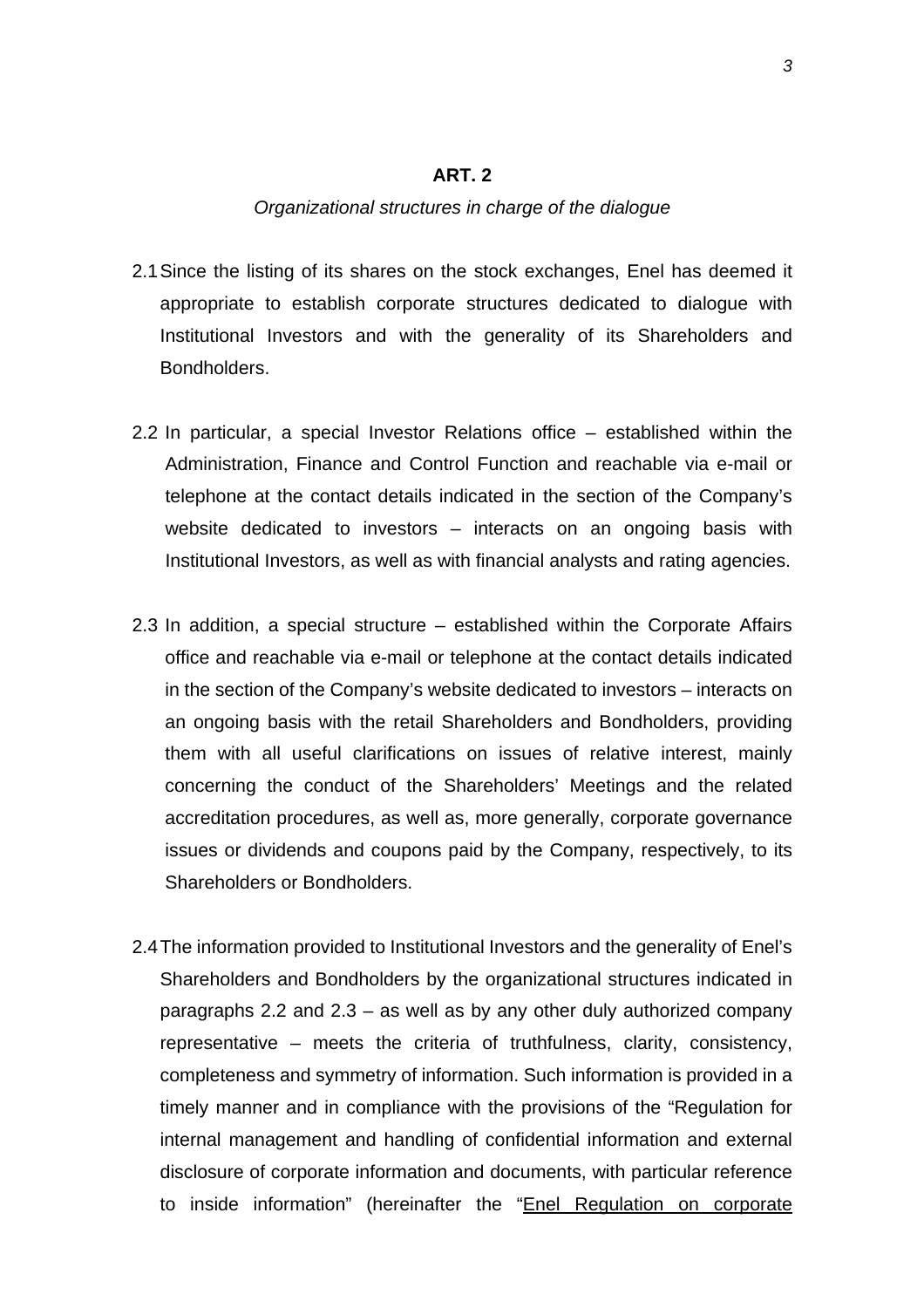information"), in order to ensure compliance with EU and national regulations on market abuse.

# **ART. 3**

# *Instruments for the dialogue and related performance modalities*

3.1 In order to facilitate the effectiveness of the dialogue with Institutional Investors and with the generality of its Shareholders and Bondholders, while ensuring unambiguity and symmetry of the information content, Enel has set up a special section (called "Investors") of the corporate website (www.enel.com) that collects the documents and information deemed of greatest interest for this purpose, which can be consulted in both Italian and English.

Within this section therefore both economic and financial information (such as financial statements, half-yearly and quarterly reports, presentations to the financial community, analysts' estimates and trading trends on the stock exchanges of shares issued by Enel and its main listed subsidiaries, and ratings assigned to these companies by credit agencies) can be found, as well as updated data and documents of interest to the generality of Shareholders and Bondholders (such as price sensitive press releases, bonds in issue and bond issuance programs, composition of Enel's shareholding structure and corporate bodies, information and documents relating to Shareholders' Meetings, regulations, procedures and policies on corporate governance, Code of Ethics, Organizational and management model pursuant to Legislative Decree no. 231/2001 and Enel Global Compliance Program, Zero Tolerance to Corruption Plan and Human Rights Policy).

3.2 A large part of the documents and information included in the specific section of the Company's website dedicated to investors are also included in a special "app" called "Enel Investor", available in both Italian and English.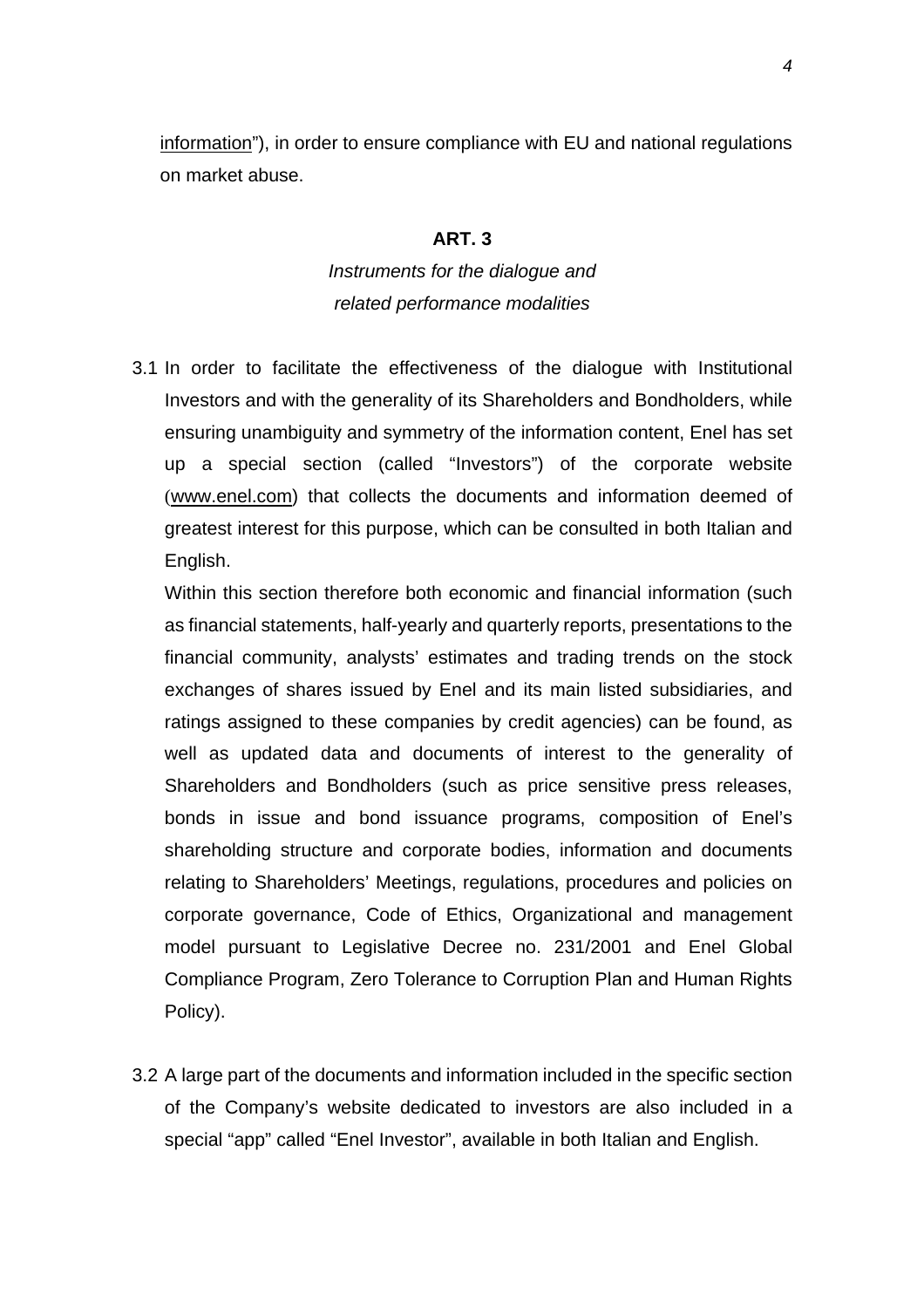3.3 In order to constantly update Institutional Investors and the generality of its Shareholders and Bondholders – as well as the market in general – on the most important events concerning the Company and the Group it heads, Enel drafts and promptly publishes specific press releases on its website. The latter, where they are price sensitive, are disclosed in accordance with the procedures set out by Consob regulations on the disclosure of regulated information to the public.

3.4 Although there is a wide range of instruments and opportunities for the dialogue, the Shareholders' Meeting of Enel remains an important opportunity for discussion between Shareholders and Directors.

In choosing the place, date and time of the Shareholders' Meetings, as well as in drafting the agenda and preparing the pre-meeting information, the Directors therefore take into account the objective of facilitating, as far as possible, the participation and vote of the Shareholders at the Shareholders' Meetings.

In order to ensure the proper functioning of the Shareholders' Meetings, Enel has also adopted specific regulations – also applicable to any Bondholders' Meetings – which indicate the procedures to be followed in order to allow the orderly and functional conduct of the meetings themselves, while guaranteeing, at the same time, the right of each Shareholder present or represented at the Meeting to speak on the matters under discussion.

Normally, all Directors attend the Shareholders' Meetings. The answers to the questions asked by the Shareholders are provided by the Chair of the Board of Directors or the Chief Executive Officer, with the support, if necessary, of the Company's top management attending the Shareholders' Meetings.

3.5 In order to ensure adequate effectiveness of the dialogue held with Institutional Investors, in line with international best practices, Enel – in addition to ensuring ongoing dialogue with the same Investors*,* as well as with financial analysts and rating agencies by the Investor Relations office – provides for a number of recurring opportunities for interaction, the methods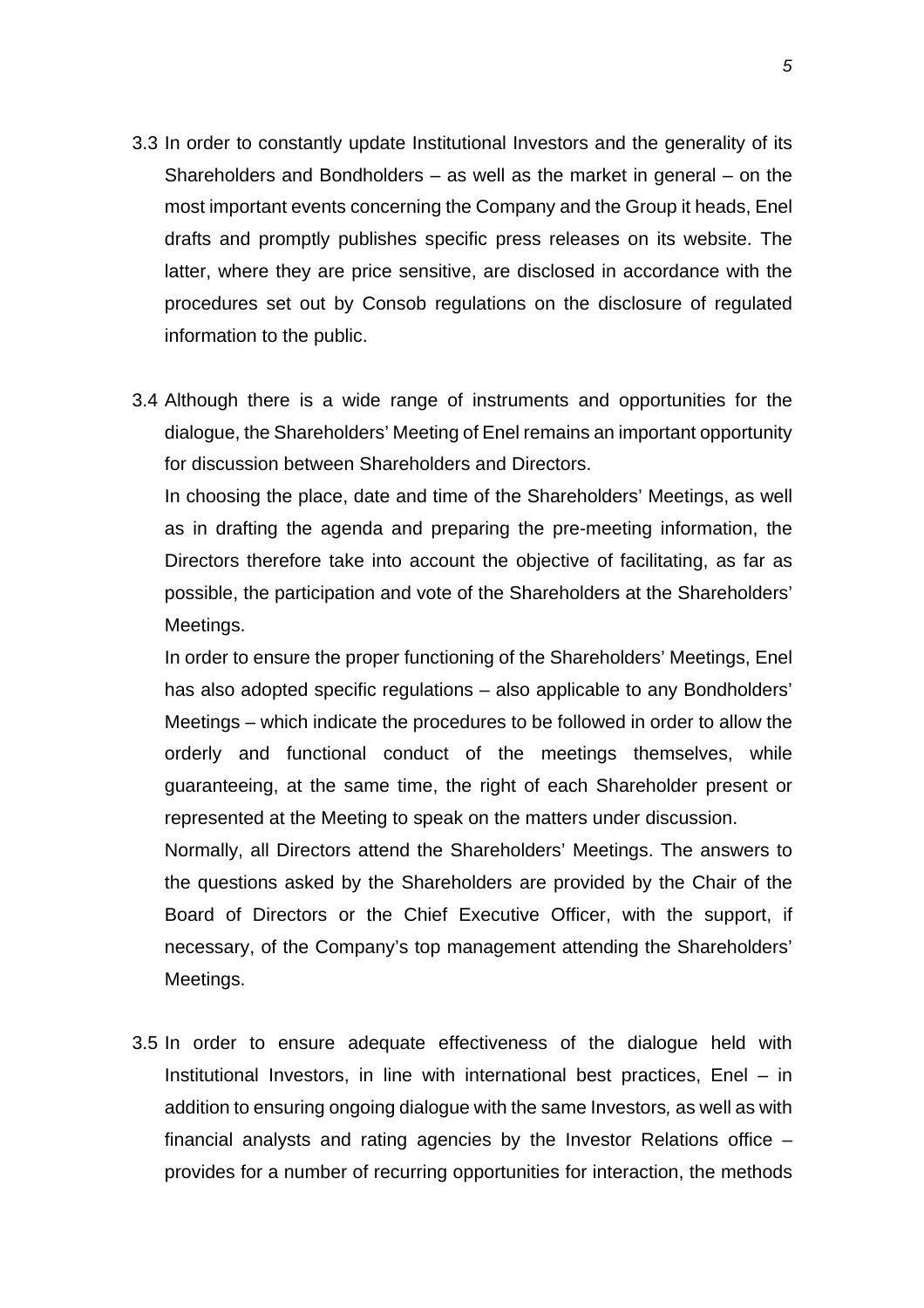and timing of which vary according to the issues dealt with. In particular, it is envisaged:

- the organization of conference calls with Institutional Investors and financial analysts, during which the Company illustrates the periodic economic and financial results previously disclosed to the market. In order to ensure conditions of information symmetry, at the same time as each conference call is launched, the relevant supporting documentation is published in the above mentioned "Investors" section of the Company's website; moreover, after the event has taken place, the relevant registration is also included in the same section of the Company's website. Special conference calls may also be organized on the occasion of the announcement to the market of extraordinary transactions of particular strategic importance for Enel Group;
- the organization, on an annual basis, of a meeting with the financial community (so-called "Capital Markets Day"), in which the Company's top management illustrates to Institutional Investors, financial analysts and rating agencies the updates of the Group's strategic plan. In this case, again in order to ensure conditions of information symmetry, the event is available live through the Company's website (as well as through the "app" called "Enel Investor") by anyone with an interest;
- the periodic organization of roadshows, where the Company's top management meets Institutional Investors to explain to them in detail – and in compliance with EU and national regulations on market abuse – the strategic plan of the Group, the most recent economic and financial data and any extraordinary transactions in progress. At the same time, these events provide an opportunity for discussion, which allows the Company's top management to listen to the requests coming from the market.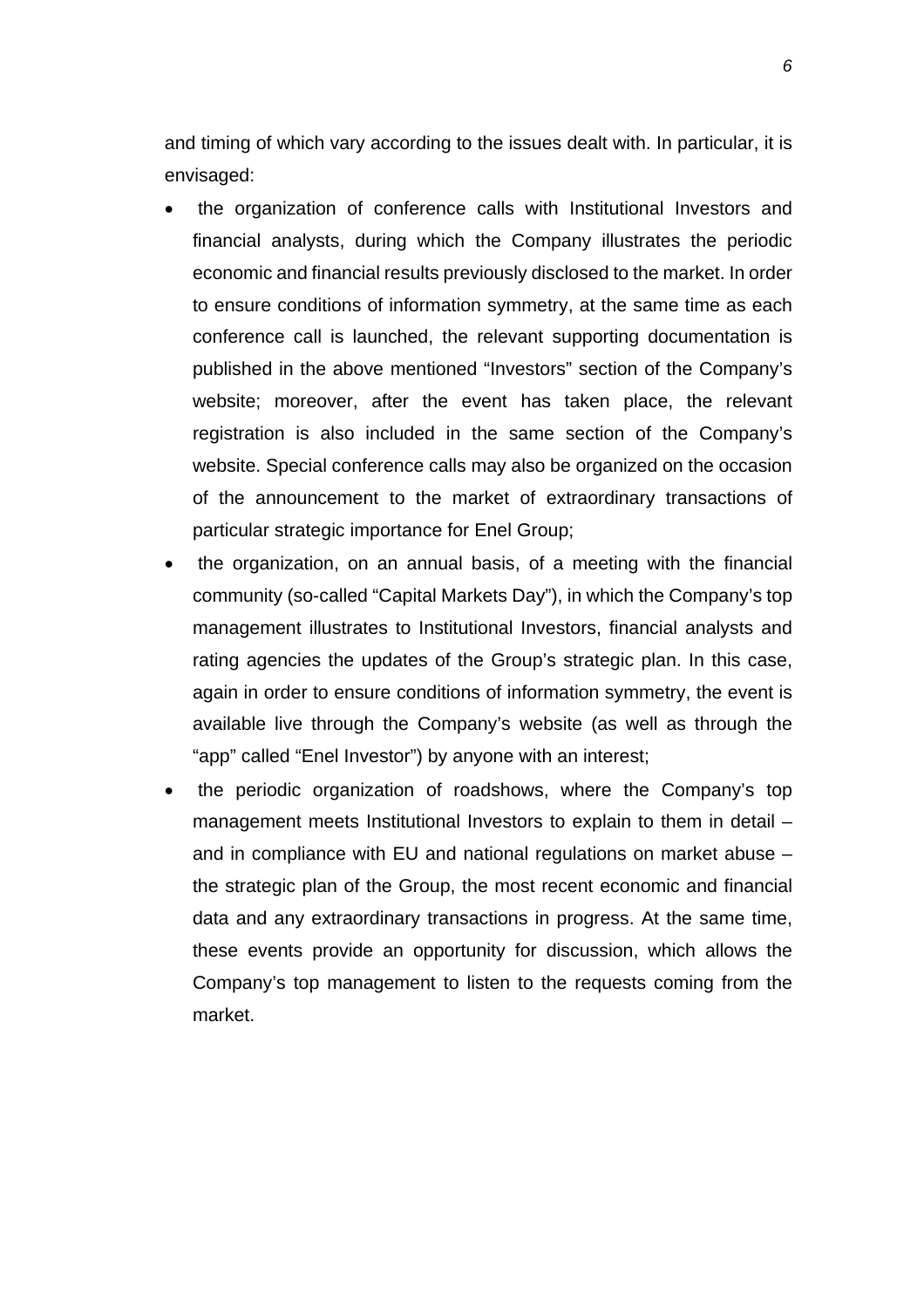# *Involvement of the members of the Board of Directors in the dialogue with Institutional Investors*

4.1 If an Institutional Investor, notwithstanding the dialogue held with the Company's Investor Relations structures on the basis of the provisions of paragraph 3.5 above, considers necessary to carry out further in-depth analyses on matters deemed particularly important, it shall first of all request the appropriate clarifications to the same Investor Relations structures, also as part of any joint initiatives with other Institutional Investors. The Investor Relations structures shall organize a specific meeting, in which they shall involve other top managers of the Company competent in the matters under discussion if necessary.

Such issues may concern, by way of example, the strategies pursued by the Company and the Enel Group and/or the related economic-financial performance and/or risk management and/or aspects relating to sustainability and corporate governance.

4.2 If an Institutional Investor, as a result of the meeting referred to in paragraph 4.1 above, continues to have doubts about significant aspects of the matters dealt with therein, the same Investor, in line with its engagement policies, may request that the meeting is followed by a discussion with the Company's Board of Directors.

In this case, the Institutional Investor shall formulate a specific request addressed to the Company's Investor Relations structures, specifying the issues that it intends to further examine in depth.

The Investor Relations structures, in coordination with the Corporate Affairs office, shall promptly inform the Chair of the Board of Directors – who, in turn, shall promptly inform the other members of the Board of Directors – of any request made by Institutional Investors pursuant to this paragraph.

If the circumstances require, the Investor Relations structures shall organize a special meeting – in which the same structures participate – involving the members of the Board of Directors, as indicated in the following paragraphs of this article.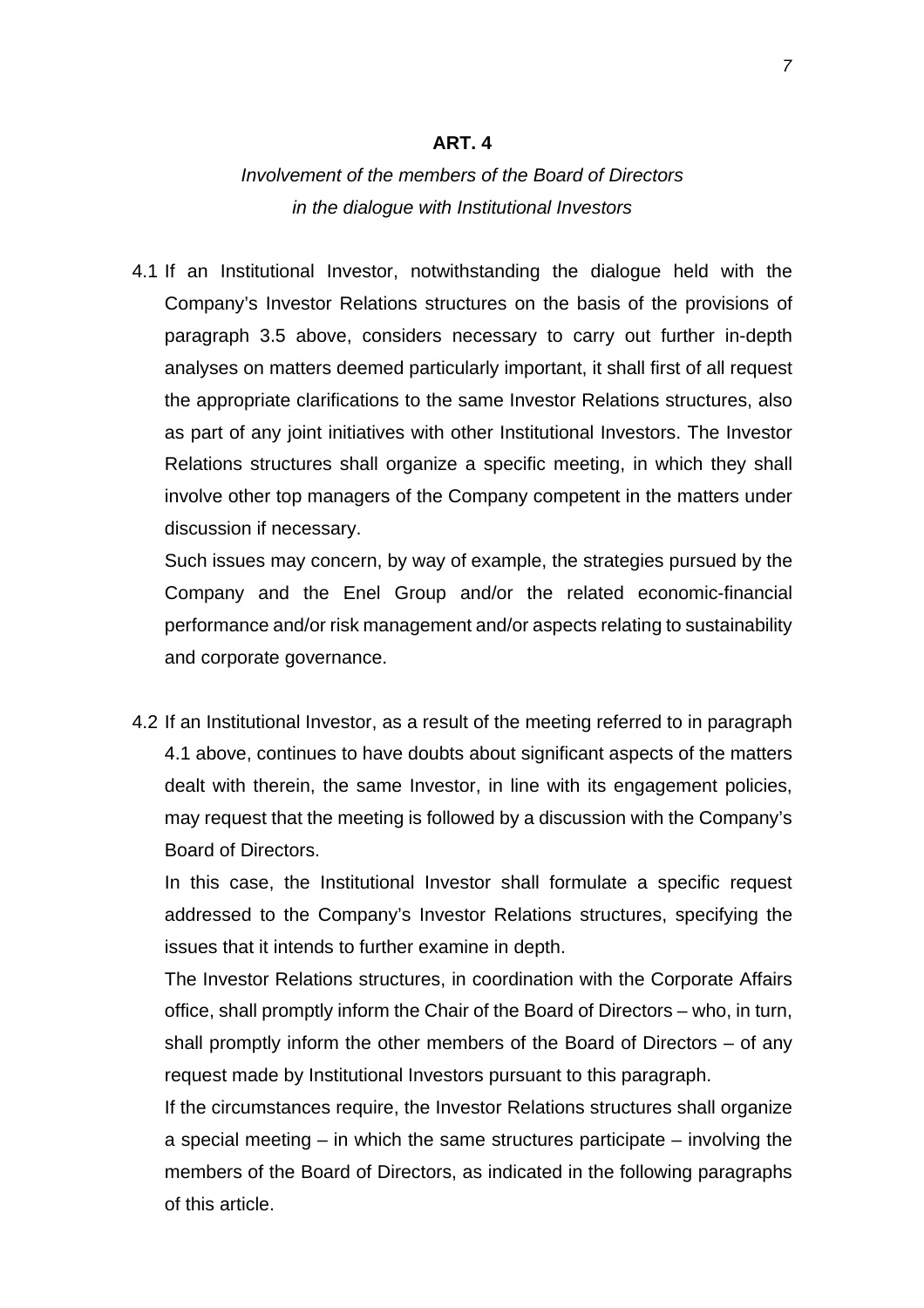4.3 The Chief Executive Officer, as the main responsible for the management of the Company (hereinafter the "Chief Executive Officer"), is the person primarily entitled to deal with Institutional Investors, providing, during the meetings requested by the latter pursuant to paragraph 4.2 above, any clarification on the matters falling within the management powers conferred to him.

The Chief Executive Officer shall also lead the Capital Markets Day and the roadshows referred to in paragraph 3.5 above, assisted by the Chief Financial Officer.

On the occasion of the meetings and events referred to in this paragraph, the Chief Executive Officer shall, if necessary, avail himself of the support of other top managers of the Company competent in the matters under discussion.

4.4 The Chair of the Board of Directors, taking into account the role held and the powers entrusted to him, is also entitled to discuss with Institutional Investors, providing in particular, during the meetings requested by the latter pursuant to paragraph 4.2 above, any appropriate clarification on the corporate governance of the Company and the Enel Group. On the occasion of such meetings he avails himself, if necessary, of the support of the Company's top managers competent on the matters under discussion.

The Chair of the Board of Directors also ensures that the entire Board of Directors is promptly informed of the requests under paragraph 4.2 above, as well as of the developments and significant contents of the various forms of dialogue held with Institutional Investors and the generality of Shareholders and Bondholders in accordance with this Engagement Policy.

If an Institutional Investor has requested, pursuant to paragraph 4.2 above, to meet with the entire Board of Directors or its individual non-executive members – due to the role held by the latter and/or the matters to be discussed at the meeting – each Director may ask the Chair of the Board of Directors that such request and/or the matters on which the Institutional Investor is requesting an in-depth analysis are examined at the first scheduled Board meeting.